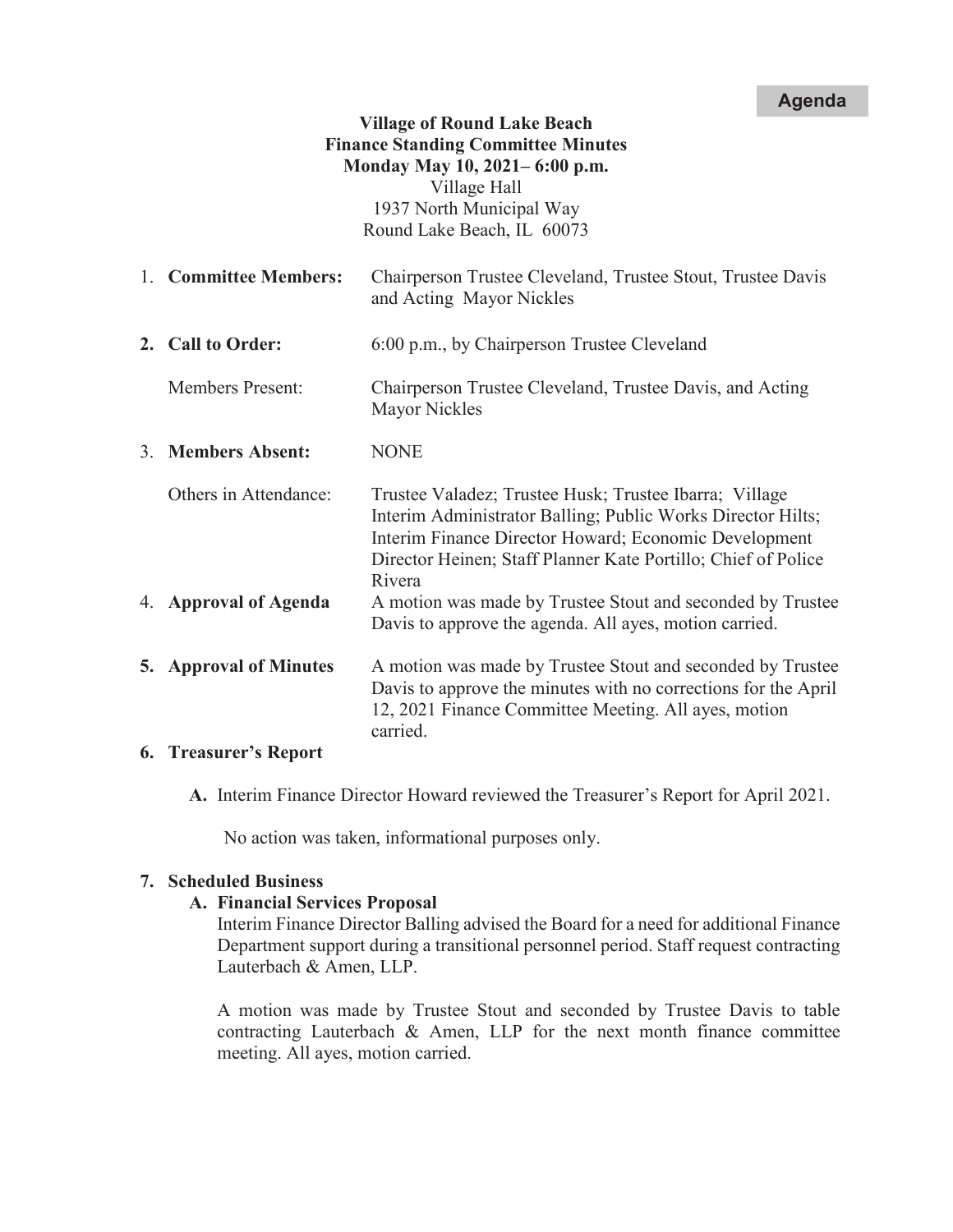## **B. Software Service License Agreement Amendment**

Interim Finance Director Howard approached the Village regarding a new software licensing agreement with Municipal Systems LLC, a DACRA Tech LLC subsidiary. The monthly fees will increase from by \$375 in year one of the agreement (current rate \$725 to \$1,100) for software licensing and by \$775 in year two of the agreement with automatically renewing annually by 4.5% after year two and for each subsequent year.

A motion was made by Trustee Davis and seconded by Trustee Stout to enter into agreement with Municipal Systems LLC to move to the Board meeting May 17, 2021. All ayes, motion carried.

### **C. CLCJAWA, SWALCO & NWFPA Appointments**

Public Works Director Hilts spoke about the reappointments for CLCJAWA and SWALCO and NWFPA. The reappointment of Mayor Scott Nickles as Director and the appointment of Paul Stout as Alternate Director to the Joint Action Water Agency and reappointments of Mayor Scott Nickles as Director and Public Works Director as Alternate Director to the Solid Waste Agency of Lake County. Mayor Scott Nickles is designated as the Village's primary representative and Public Works Director Scott Hilts shall serve in the Mayor's absence at regular and special meetings with full voting power.

A motion was made by Trustee Stout and seconded by Trustee Davis to approve appointments at next Council meeting. All ayes, motion carried.

#### **D. Waste Management**

Public Works Director Hilts advised the Board that Waste Management has 414 stop serves and about 165 properties with no accounts. Public Works Director said that the Village agrees to assist with WM in any means permissible to ensure the collection of all funds due for services performed.

No action was taken, informational purposes only.

#### **E. Cooperative Bids – Maintenance Program**

Public Works Director Hilts explained to the Board how each year the Village performs maintenance programs to prolong the life of Village infrastructures. The Village participated in joint bids with Lake County Municipal League and the MPI Group. The following companies with be performing in the Village.

Staff recommends awarding the bid to Patriot Pavement Maintenance, Inc. for a notto-exceed contract amount of \$10,000 for the 2021 Crack Sealing Program.

Motion was made by Trustee Davis and seconded by Trustee Stout to award the bid to Patriot Pavement Maintenance, Inc. on the May 17, 2021 Board meeting. All ayes, motion carried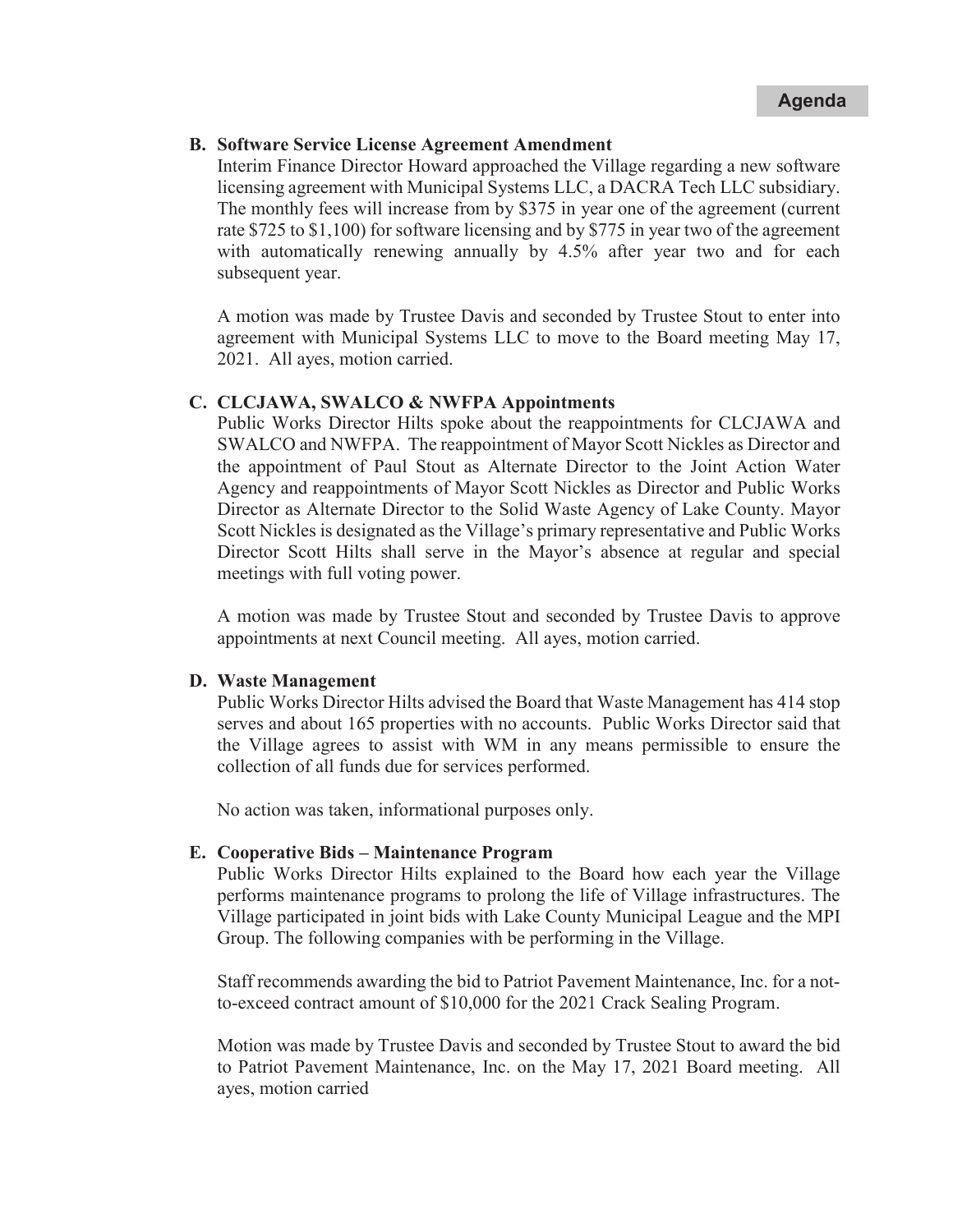Staff recommends awarding the bid to Precision Pavement Markings, Inc. for a notto-exceed contract amount of \$20,000 for the 2021 Pavement Marking Program.

Motion was made by Trustee Stout and seconded by Trustee Davis to award the bid to Precision Pavement Markings, Inc. on the May 17, 2021 Board meeting. All ayes, motion carried.

Staff recommends awarding the bid to Schroeder Asphalt Services for a not-toexceed contract of \$65,000 for the 2021 Pavement Patching Program.

Motion was made by Trustee Davis and seconded by Trustee Stout to award the bid to Schroeder Asphalt Services at the May 12, 2021 Board meeting. All ayes, motion carried.

### **F. Lake Front Beach 2021 Season**

Public Works Director Hilts ask staff to move forward on opening the Lake Front for the 2021 season.

No action was taken, informational purposes only.

#### **G. FYE 2022 Capital Improvement Programs.**

Public Works Director Hilts spoke about the Bid Packages 1 & 2

Gewalt Hamilton Associates and staff recommends that the Board authorize a contract award to Peter Baker & Son Co. in the amount of \$757,137.95 for **FYE 2021 Streets Program – Bid Package #1**

Gewalt Hamilton Associates and staff recommends that the Board authorize a contract award to Berger Excavating Contractors in the amount of \$747,921.13 for **FYE 2021 Streets Program – Bid Package #2**

Motion was made by Trustee Stout and seconded by Trustee Davis to award the bid to Peter Baker & Son Co. at the May 17, 2021 Board meeting. All ayes, motion carried.

Motion was made by Trustee Davis and seconded by Trustee Stout to award the bid to Berger Excavating Contractors at the May 17, 2021 Board meeting. All ayes, motion carried.

#### **8. Other Business**